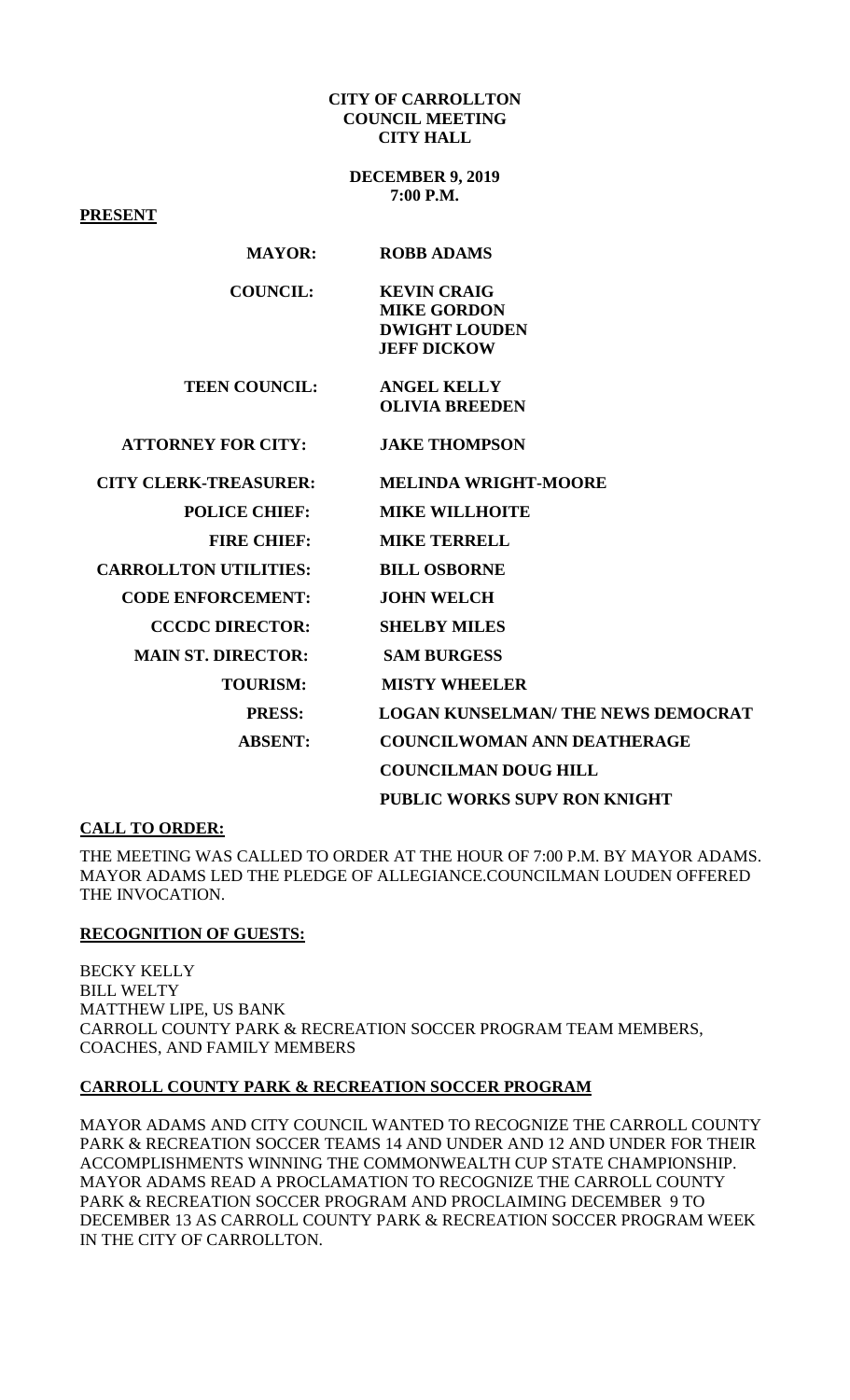## **APPROVAL OF MINUTES: REGULAR MEETING: 11/25/2019**

## **THE MOTION WAS MADE BY COUNCILMAN GORDON AND SECONDED BY COUNCILMAN CRAIG AND DULY CARRIED TO ACCEPT THE MINUTES AS PRESENTED FOR THE REGULAR MEETING OF 11/25/2019.**

 **AYES 4 NAYS 0**

#### **RE-APPOINTMENTS TO BOARD AND COMMISSIONS**

**THE MOTION WAS MADE BY COUNCILMAN GORDON AND SECONDED BY COUNCILMAN CRAIG AND DULY CARRIED TO RE-APPOINT MARILYN MEADOWS TO THE TOURISM COMMISSION TERM ENDING: 12/31/2022.**

**AYES 4 NAYS 0**

**THE MOTION WAS MADE BY COUNCILMAN GORDON AND SECONDED BY COUNCILMAN CRAIG AND DULY CARRIED TO RE-APPOINT JIM RICHEY TO THE DESIGN REVIEW BOARD TERM ENDING: 12/31/2021.**

**AYES 4 NAYS 0**

**THE MOTION WAS MADE BY COUNCILMAN LOUDEN AND SECONDED BY COUNCILMAN DICKOW AND DULY CARRIED TO RE-APPOINT CLAY CABLE AND JIM SUPPLEE TO THE CODE ENFORCEMENT BOARD TERMS ENDING: 12/31/2022.**

**AYES 4 NAYS 0**

**THE MOTION WAS MADE BY COUNCILMAN GORDON AND SECONDED BY COUNCILMAN CRAIG AND DULY CARRIED TO RE-APPOINT SAM BURGESS TO THE BOARD OF ADJUSTMENTS TERM ENDING: 12/31/2023.**

**AYES 4 NAYS 0**

**THE MOTION WAS MADE BY COUNCILMAN LOUDEN AND SECONDED BY COUNCILMAN CRAIG AND DULY CARRIED TO RE-APPOINT DONNA PARISH AND MARY ELLIS COOMBS TO THE URBAN FORESTRY COMMISSION TERMS ENDING: 12/31/2022.**

## **AYES 4 NAYS 0**

#### **THE MOTION WAS MADE BY COUNCILMAN DICKOW AND SECONDED BY COUNCILMAN GORDON AND DULY CARRIED TO RE-APPOINT MALCOLM CARRACO TO PLANNING & ZONING TERM ENDING: 12/31/2023.**

**AYES 4 NAYS 0**

# **UNFINISHED BUSINESS**

## **BOAT DOCK**

MAYOR ADAMS SAID HE RECEIVED THE QUOTE FOR THE BOAT DOCK. THE QUOTE GIVEN WAS FOR A 200 FEET BOAT DOCK AND WOULD COME OUT 80 FEET INTO THE RIVER TOTALING \$98,500. MAYOR ADAMS MENTIONED SHELBY MILES, CCCDC DIRECTOR, FOUND A FEDERAL GRANT WITH A 50% - 50% MATCH. MAYOR ADAMS SUGGESTED TO TAKE A DIFFERENT APPROACH BY ASKING THE INDUSTRIES FOR DONATIONS INSTEAD OF APPLYING FOR THE FEDERAL BOAT DOCK GRANT.

## **BLACKTOPPING**

MAYOR ADAMS SAID THE CITY STREETS WILL NOT BE BLACKTOPPED UNTIL THE SPRING.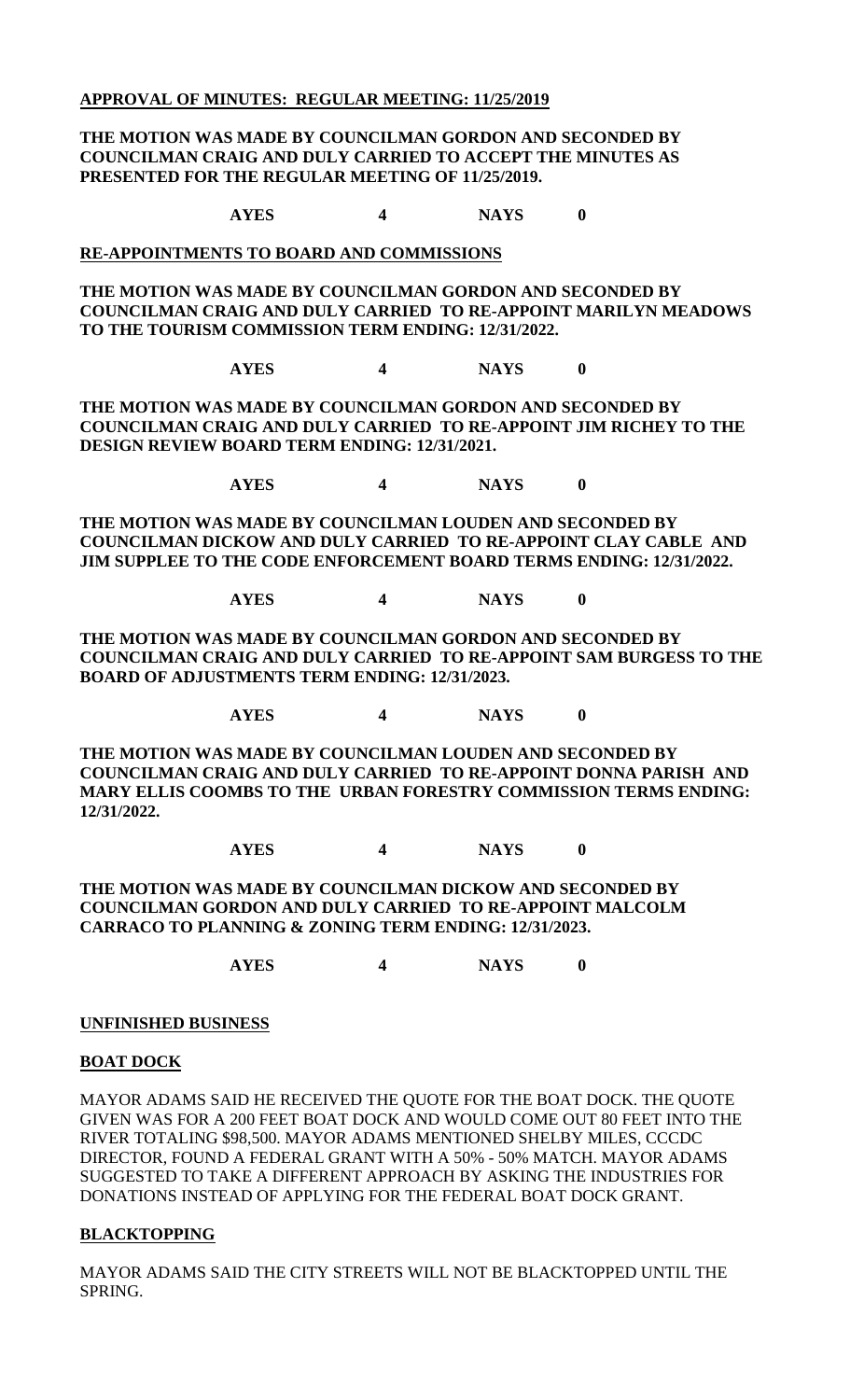# **NEW BUSINESS**

# **CAMPGROUND HOST AGREEMENT**

MAYOR ADAMS SAID THE CAMPGROUND HOST AGREEMENT BETWEEN THE CITY AND RONNIE SCHAUM WILL EXPIRE AT THE END OF THE MONTH. MAYOR ADAMS RECOMMENDED TO THE COUNCIL TO RENEW THE SAME CAMPGROUND HOST AGREEMENT BETWEEN THE CITY AND MR. SCHAUM FOR ANOTHER YEAR.

#### **RESOLUTION #2019-19: AUTHORIZING MAYOR TO ENTER INTO CONTRACT WITH RONNIE SCHAUM TO SERVE AS A CAMPGROUND HOST**

ATTORNEY FOR THE CITY, JAKE THOMPSON, READ THE RESOLUTION.

# **THE MOTION WAS MADE BY COUNCILMAN LOUDEN AND SECONDED BY COUNCILMAN CRAIG AND DULY CARRIED TO ADOPT RESOLUTION #2019-19: AUTHORIZING MAYOR TO ENTER INTO CONTRACT WITH RONNIE SCHAUM TO SERVE AS A CAMPGROUND HOST.**

**AYES 4 NAYS 0**

# **DEPARTMENT REPORTS:**

**A. TEEN COUNCIL –** OLIVIA BREEDEN SAID LAST WEEK CCA BASKETBALL SEASON STARTED. THE CHRISTMAS PROGRAM IS ON THURSDAY AT 7 P.M. FRIDAY, DECEMBER 20 IS THE LAST DAY OF SCHOOL BEFORE CHRISTMAS BREAK. ANGEL KELLY SAID CCH HAD THEIR FIRST HOME BASKETBALL GAME LAST THURSDAY. BENNY JOHNSON, SRO AT THE HIGH SCHOOL, TEACHES A CRIMINAL JUSTICE CLASS AND LAST WEEK HE HELD A MOCK TRIAL AT THE COURTHOUSE. CCH LAST DAY OF SCHOOL BEFORE CHRISTMAS BREAK IS ALSO FRIDAY, DECEMBER 20.

**B. PUBLIC WORKS** – RON KNIGHT, PUBLIC WORKS SUPERVISOR, WAS NOT PRESENT.

**C. UTILITIES –** BILL OSBORNE, UTILITIES SUPERVISOR, SAID IT HAS BEEN A BUSY MONTH FOR NEW GAS SERVICES. CARROLLTON UTILITIES HAS COMPLETED THE INITIAL INTERVIEWS OF ENGINEERS FOR THE 20/20 PROJECT. HDR WAS THE TOP RATED FIRM. CARROLLTON UTILITIES WILL NOW START NEGOTIATING A CONTRACT WITH HDR. THE APPLICATION FOR EDA GRANT FUNDS IS CLOSE TO BEING SUBMIT.

**D. CCCDC –** SHELBY MILES, CCCDC DIRECTOR, SAID HE TALKED TO DLG AND NEW GRANTS WILL BE AVAILABLE STARTING THE FIRST OF THE YEAR. ON WEDNESDAY, THURSDAY, AND FRIDAY MR. MILES WILL BE ATTENDING GRANT TRAINING IN FRANKFORT.

**E. TOURISM** – MISTY WHEELER, TOURISM DIRECTOR, SAID JANUARY 22<sup>nd</sup> - 26<sup>th</sup>, 2020 IS THE LOUISVILLE BOAT SHOW AND THE INDIANAPOLIS BOAT SHOW IS FEBRUARY 14<sup>th</sup> -23<sup>rd</sup> 2020. MS. WHEELER SUBMITTED HER REQUEST FORMS TO USE POINT PARK AND THE EVENTS AND DATES ARE AS FOLLOWS:

**CIVIL WAR LIVING HISTORY**; THURSDAY, APRIL 16<sup>th</sup>, 2020-SUNDAY, APRIL 19<sup>th</sup>, 2020; NEEDS TO USE THE PAVILION AND DOES NOT NEED TO USE THE BOAT RAMP. **BANDS**  & BBQ; THURSDAY, SEPTEMBER 10<sup>th</sup>, 2020- SATURDAY, SEPTEMBER 12<sup>th</sup>, 2020; NEEDS TO USE THE PAVILION AND THE BOAT RAMP AND HAVE EXCLUSIVE USE OF THE BOAT RAMP ALL DAY FRIDAY AND SATURDAY. **TWO RIVERS BASS TOURNAMENT**; SATURDAY, OCTOBER  $10^{th}$ , 2020-SUNDAY, OCTOBER  $11^{th}$ , 2020; NEEDS TO USE THE PAVILION AND THE BOAT RAMP AND HAVE EXCLUSIVE USE OF THE BOAT RAMP ON BOTH DAYS FROM 4:00 A.M. UNTIL 6:00 P.M.

**THE MOTION WAS MADE BY COUNCILMAN GORDON AND SECONDED BY COUNCILMAN CRAIG AND DULY CARRIED TO APPROVE THE REQUESTS TO USE POINT PARK 4/16/20-04/19/20 FOR THE CIVIL WAR LIVING HISTORY; 09/10/20-09/12/20 FOR BANDS & BBQ; AND 10/10/20-10/11/20 FOR THE TWO RIVERS BASS TOURNAMENT.**

**AYES 4 NAYS 0**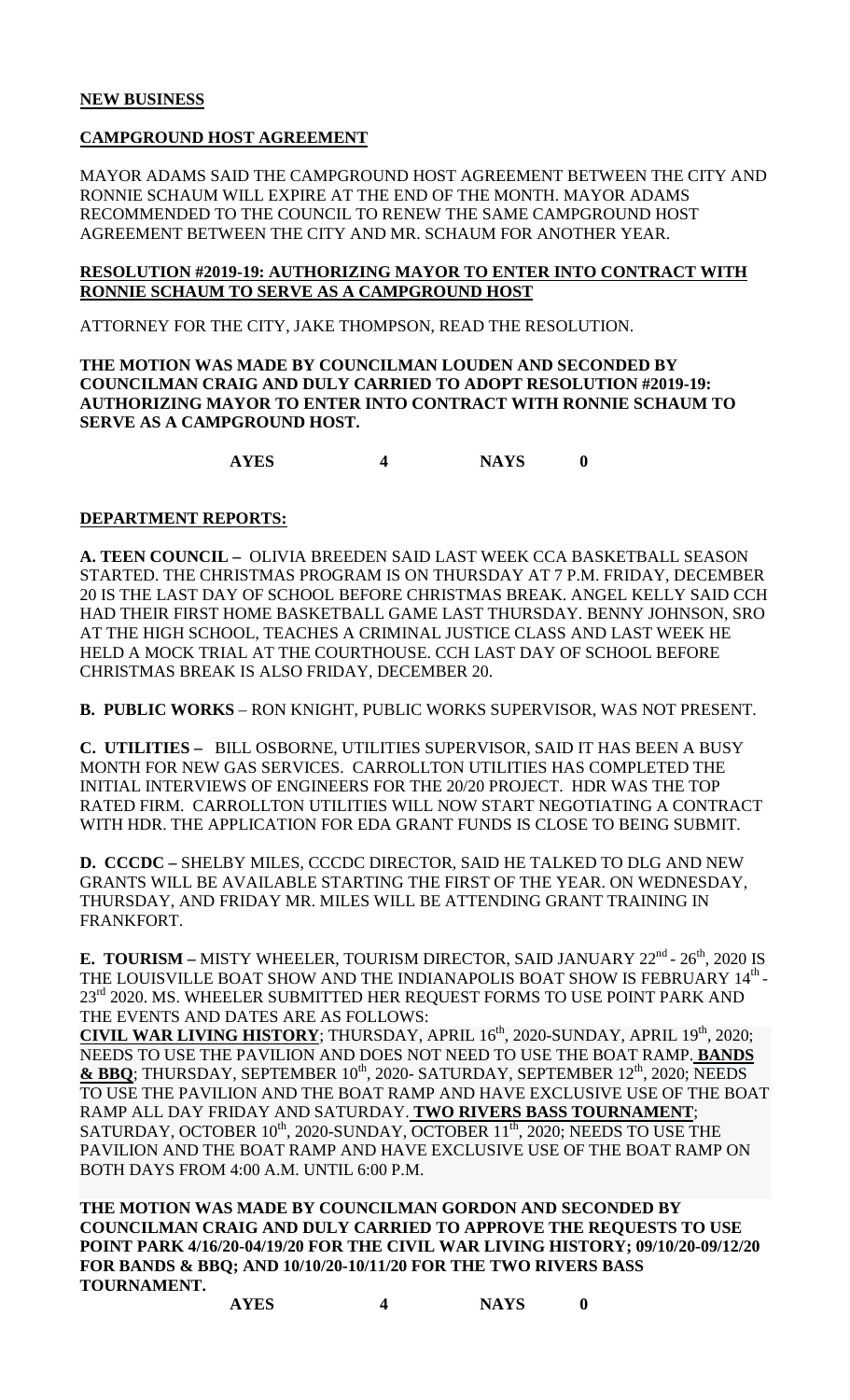**F. POLICE DEPARTMENT –** MIKE WILLHOITE, POLICE CHIEF, SAID NEXT THURSDAY, DECEMBER 19<sup>th</sup> IS THE SHOP WITH A COP EVENT.

**G. FIRE DEPARTMENT –** MIKE TERRELL, FIRE CHIEF, SAID TODAY NEW CYLINDERS WERE INSTALLED ON THE LADDER TRUCK. THE OLD LADDERS IS BEING SOLD. MAYOR ADAMS SAID HE HAS REACHED OUT TO A FIRE DEPARTMENT IN VIRGINIA ABOUT PURCHASING THE OLD LADDER TRUCK FOR \$15,000. HE IS STILL WAITING ON A RESPONSE. IF THE FIRE DEPARTMENT IN VIRGINIA PASSES ON THE OLD LADDER TRUCK THE CITY OF OWENTON HAS DECIDED TO MAKE AN OFFER ON THE TRUCK. MR. TERRELL SAID THE FIRE DEPARTMENT CHRISTMAS PARTY IS BEING HELD AT THE CARROLLTON UTILITIES DOC BUILDING ON WEDNESDAY AT 6:00 P.M. THE COMMUNITY BLOOD DRIVE AT RELEVANT CHURCH IS DECEMBER 17<sup>th</sup> FROM 1:00 P.M. UNTIL 7:00 P.M. THE WHITE CASTLE TRUCK WILL BE AT KROGER ON DECEMBER 28<sup>th</sup> FROM 11:00 A.M. UNTIL 4:00 P.M.

**H. CODE ENFORCEMENT** – JOHN WELCH SAID HE HAS A RECOMMENDATION FROM THE DESIGN REVIEW BOARD TO APPROVE THE RENTAL ASSISTANCE PROGRAM APPLICATION FOR THE FULL \$500 FOR SWEET AND SAVORY BLESSINGS RESTAURANT /RICK & KATHY PENNINGTON.

**THE MOTION WAS MADE BY COUNCILMAN DICKOW AND SECONDED BY COUNCILMAN LOUDEN AND DULY CARRIED TO ACCEPT THE DESIGN REVIEW BOARD'S RECOMMENDATIONS TO APPROVE THE RENTAL ASSISTANCE PROGRAM APPLICATION, WITH FULL \$500 PAYMENTS, SUBJECT TO CONTINUED APPROVAL OF THE DESIGN REVIEW BOARD, FOR SWEET AND SAVORY BLESSINGS RESTAURANT /RICK & KATHY PENNINGTON.**

# **AYES 4 NAYS 0**

MR. WELCH SAID HE HAS ANOTHER RECOMMENDATION FROM THE DESIGN REVIEW BOARD TO APPROVE THE EIP 50-50 MATCHING FUNDS APPLICATION SUBMITTED BY JIM RILEY (BUILDING OWNER) FOR FACADE IMPROVEMENTS TO 422 MAIN STREET. THE TOTAL DOLLAR AMOUNT FOR THE FACADE IMPROVEMENTS TO 422 MAIN STREET CAME TO \$9,664.00.

**THE MOTION WAS MADE BY COUNCILMAN CRAIG AND SECONDED BY COUNCILMAN DICKOW AND DULY CARRIED TO ACCEPT THE DESIGN REVIEW BOARD'S RECOMMENDATIONS TO APPROVE THE EIP 50-50 MATCHING FUNDS APPLICATION SUBMITTED BY JIM RILEY (BUILDING OWNER) FOR FACADE IMPROVEMENTS TO 422 MAIN STREET NOT TO EXCEED THE CAP STATED THE CITY'S EIP ORDINANCE.**

**AYES 4 NAYS 0**

MR. WELCH SAID HE SENT OUT 120 LETTERS REGARDING DELINQUENT RENTAL PROPERTY LICENSES. TO DATE 55 PROPERTY OWNERS HAVE RESPONDED TO THE LETTER. 14 RENTAL PROPERTY LICENSES HAS BEEN PURCHASED, 7 PROPERTIES HAVE BEEN REGISTERED AS VACANT PROPERTY, 29 PROPERTIES ARE FOR PERSONAL USE AND NO RENT IS BEING COLLECTED, 2 PROPERTIES ARE BEING SOLD ON LAND CONTRACT, AND 3 PROPERTIES ARE VACANT LOTS. A TOTAL OF \$1,920.00 HAS BEEN COLLECTED. ON JANUARY  $6<sup>th</sup>$ , 2020 AT 6:30 P.M. THE PLANNING AND ZONING COMMISSION WILL HOLD A PUBLIC HEARING REGARDING ZONING AMENDMENTS ON HIGHLAND AVE.

**I. CLERK –TREASURER –** NOTHING TO REPORT.

**J. MAIN STREET –** SAM BURGESS SAID IT HAS BEEN A BUSY THREE WEEKS WITH BACK TO BACK EVENTS CUSTOMER APPRECIATION DAY, SMALL BUSINESS SATURDAY AND THE CHRISTMAS CAROL PARADE. ACCORDING AMERICAN EXPRESS \$9.6 BILLION DOLLARS WAS SPENT NATIONWIDE ON SMALL BUSINESS SATURDAY.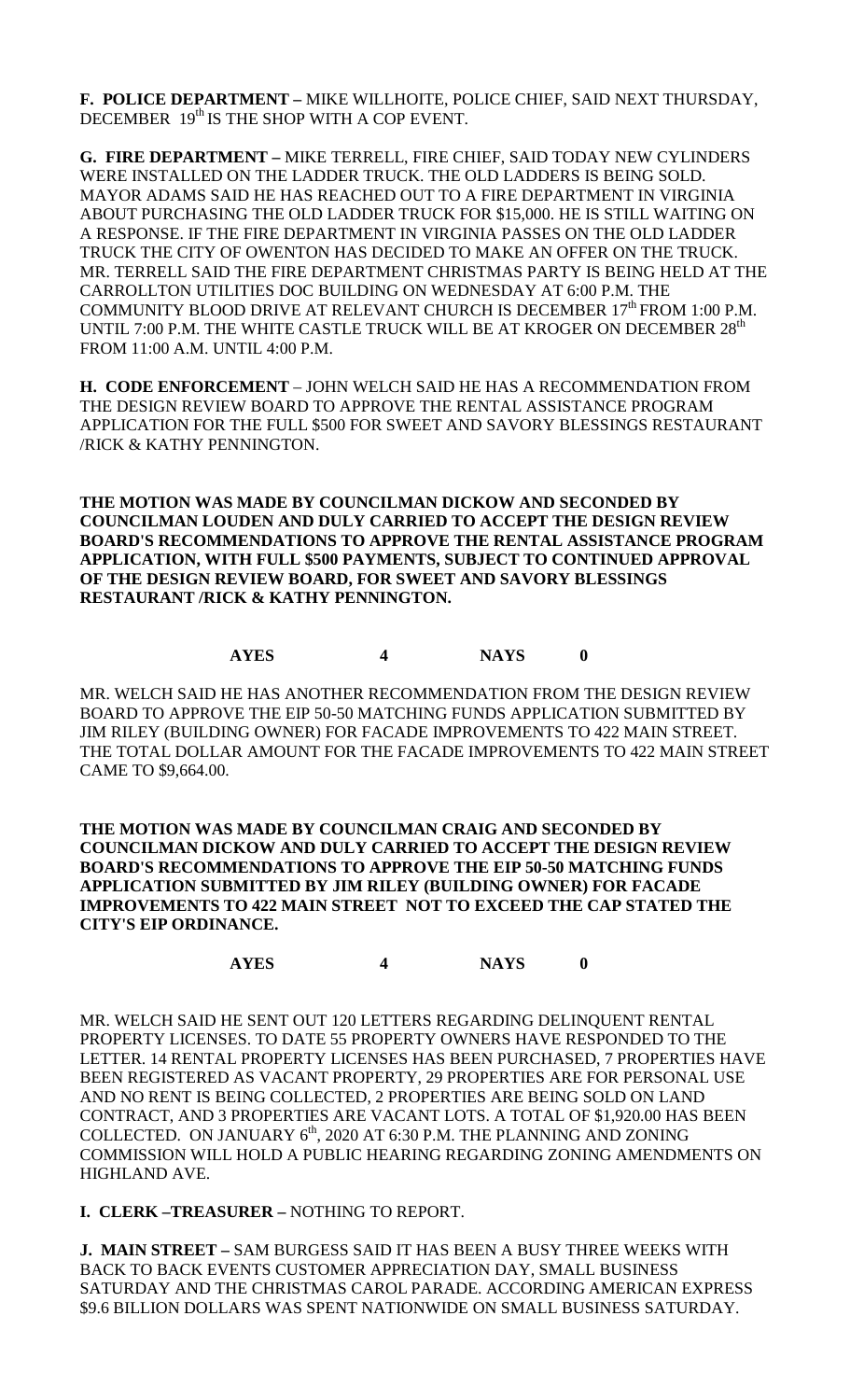NEXT WEEK THE FOURTH QUARTER REINVESTMENT NUMBERS ARE DUE. THE RIBBON CUTTING CEREMONY FOR SWEET AND SAVORY BLESSINGS RESTAURANT IS FRIDAY, DECEMBER 20.

**K. ATTORNEY -** JAKE THOMPSON HAD NOTHING TO REPORT.

# **MAYOR'S REPORTS**

# **DATAMAX**

MAYOR ADAMS SAID DATAMAX HAS SENT THEIR FIRST LIST OF BUSINESS NAMES WHO DON'T HAVE A BUSINESS LICENSE. THE LIST HAS BEEN REVIEWED AND SENT BACK.

## **TEEN COUNCIL**

MAYOR ADAMS PRESENTED PLAQUES OF APPRECIATION TO ANGEL KELLY AND OLIVIA BREEDEN FOR THEIR YEAR SERVING AS TEEN COUNCILMEMBERS. KATIE OSBORNE WILL BE THE NEXT TEEN COUNCILMEMBER FROM THE CCH.

# **FOOD PANTRY**

BILL WELTY GAVE AN UPDATE ON THE USAGE OF THE FOOD PANTRY.

**EXECUTIVE SESSION: PER KRS 61.810(C):PROPERTY ACQUISITION/DISPOSITION/LITIGATION**

**THE MOTION WAS MADE BY COUNCILMAN LOUDEN AND SECONDED BY COUNCILMAN CRAIG AND DULY CARRIED TO GO INTO EXECUTIVE SESSION TO DISCUSS PROPOSED OR PENDING LITIGATION AGAINST OR ON BEHALF OF THE CITY AND POTENTIAL ACQUISTION OR DISPOSITION OF PROPERTY PURSUANT TO KRS 61.810(1)(C) BECAUSE OF ATTORNEY CLIENT PRIVILEGE AT THE HOUR OF 8:15 P.M.**

**AYES 4 NAYS 0**

**BILL OSBORNE AND BILL WELTY WERE CALLED IN TO THE EXECUTIVE SESSION AT 8:15 P.M.**

**THE MOTION WAS MADE BY COUNCILMAN LOUDEN AND SECONDED BY COUNCILMAN GORDON AND DULY CARRIED TO COME OUT OF EXECUTIVE SESSION AT THE HOUR OF 8:43 P.M.**

**AYES 4 NAYS 0**

**THE MOTION WAS MADE BY COUNCILMAN LOUDEN AND SECONDED BY COUNCILMAN CRAIG AND DULY CARRIED TO ACCEPT THE ASSIGNMENT OF A VACANT LAND CONTRACT FROM THE CARROLL COUNTY COMMUNITY DEVELOPMENT CORPORATION.**

# **AYES 4 NAYS 0**

**THE MOTION WAS MADE BY COUNCILMAN DICKOW AND SECONDED BY COUNCILMAN LOUDEN AND DULY CARRIED TO AUTHORIZE THE MAYOR TO PURCHASE SAID PROPERTY LOCATED IN CARROLL COUNTY.**

| <b>AYES</b> | <b>NAYS</b> |  |
|-------------|-------------|--|
|-------------|-------------|--|